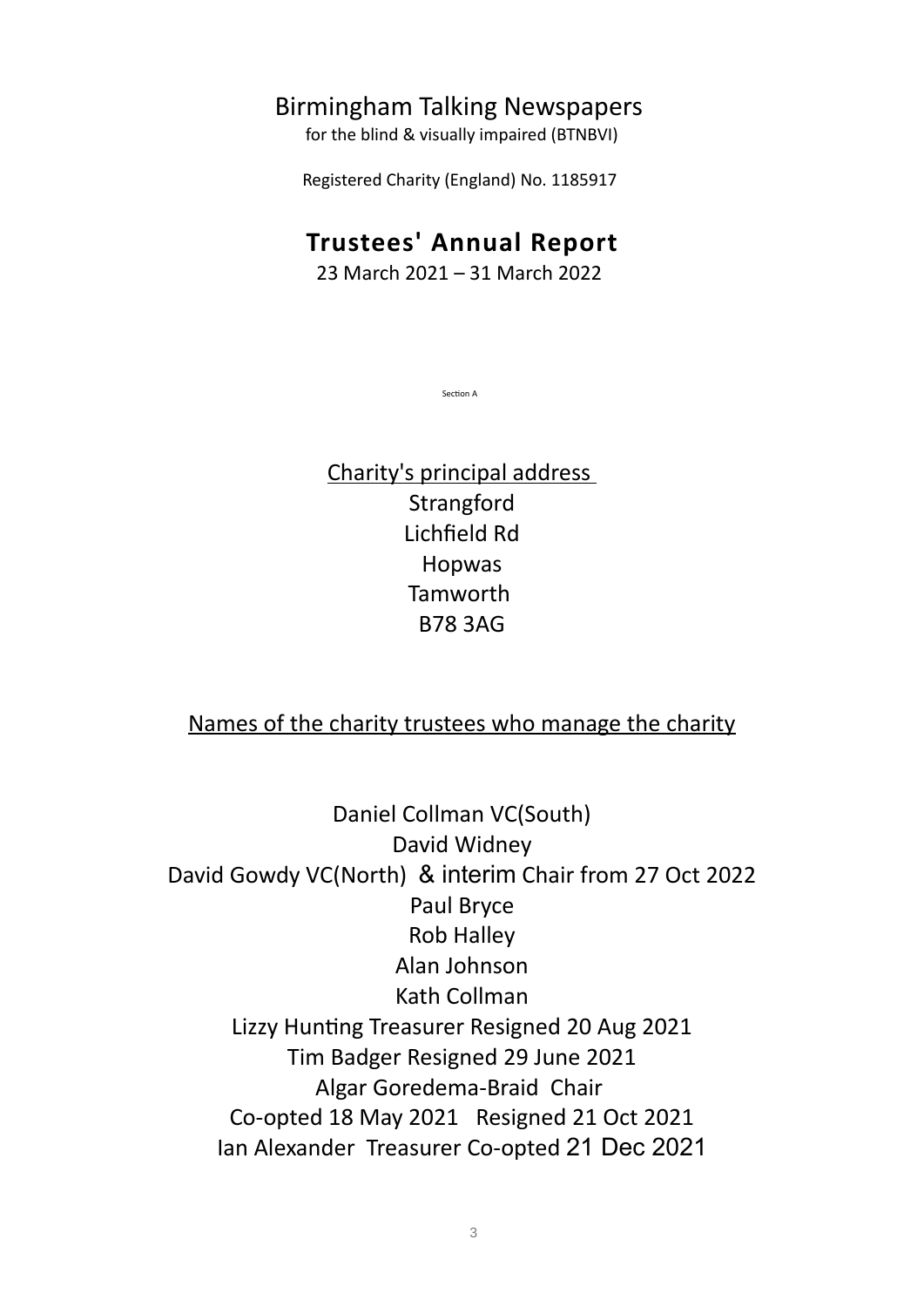#### Section B

## Governance

BTNBVI is a Charitable Incorporated Organisation whose trustees are elected by its Members at each Annual General Meeting. Members are mainly volunteers or listeners (beneficiaries)

BTNBVI is affiliated to the national Talking Newspapers Federation (TNF) and to Birmingham Voluntary Service Council (BVSC)

Since 2020 BTNBVI has continued with the pattern of operations established by Birmingham Talking Newspaper Association (BTNA) over its 40 years providing a talking newspaper service.

Although the number of trustees had increased at the start of the year, there have been some significant resignations in-year and currently there are 4 vacancies. Our trustees are mainly experienced senior volunteers but we do need to widen our skills base – using other existing volunteers on specific projects sho[uld help spre](http://www.btnbvi.org/)ad the load and accelerate our improvement plans.

Charitable Objectives

Section C

The object of BTNBVI is to relieve the blind or visually impaired in the Birmingham area by the provision of recorded material read primarily from newspapers and magazines.

In meeting its object and to provide public benefit, each week BTNBVI provides approx 5 hours of recorded material which is distributed by post using USB memory sticks to blind and visually-impaired listeners across Birmingham. This is current material, mostly from local print newspapers, and therefore not readily accessible to visually impaired people. Recordings can also be accessed via our website: www.btnbvi.org and via Alexa smart speakers. The service helps reduce social isolation and listeners often comment on the companionship of familiar voices "in the room".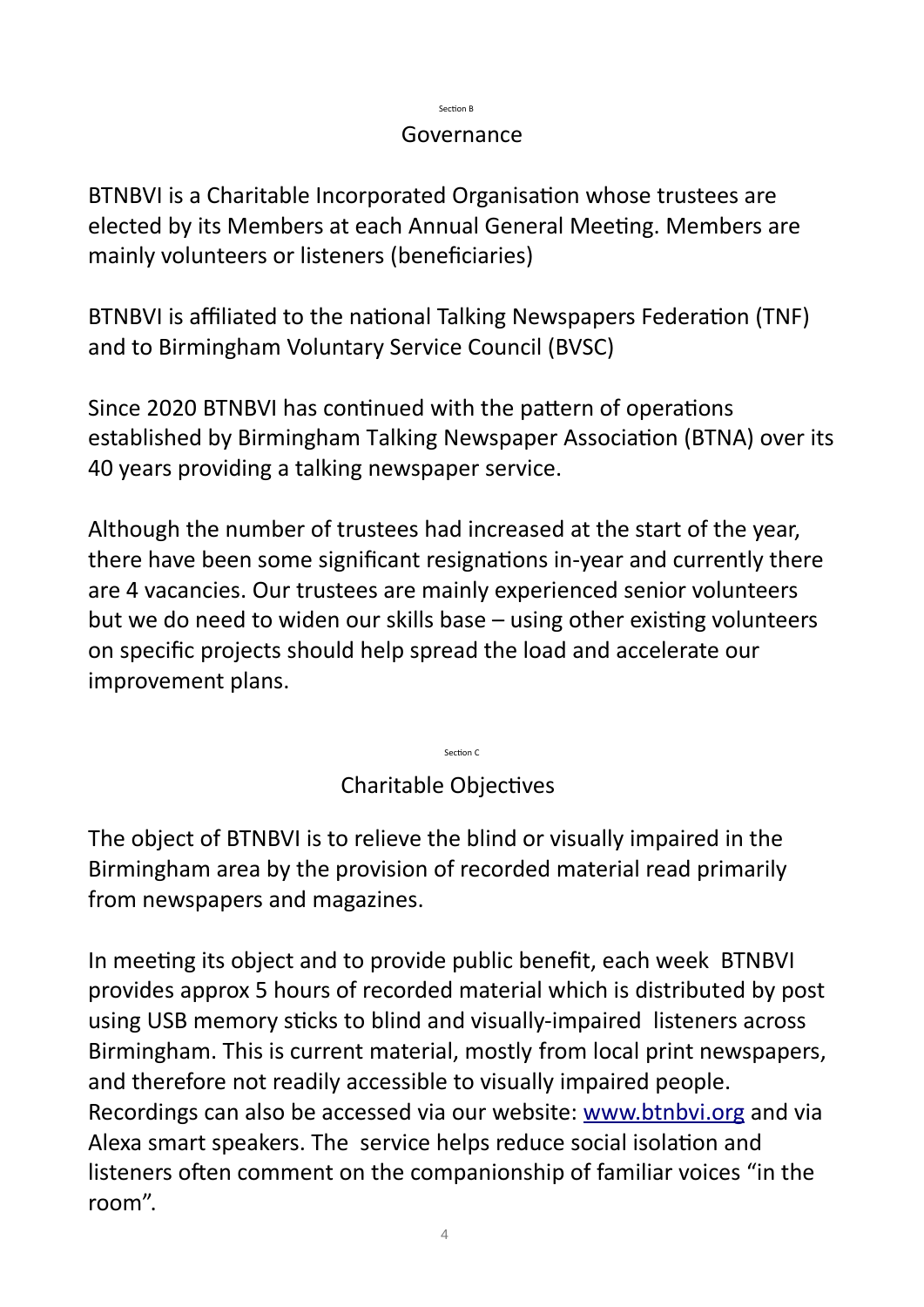#### Section D

### Performance

At year-end we are serving around 300 listeners. In the current year we, like many other TNs, have noted a reducing number of listeners. Most listeners are referred by local hospital eye clinics so we have, post-COVID, renewed our contact with the staff to encourage new referrals. We also have started a programme to contact lapsed listeners – but visual impairment is mostly age-related and we have an elderly listener population so the consequences of old-age lead to inevitable losses. We believe the proportion of listeners to the visually-impaired population compares favourably with newspaper circulation relative to the sighted catchment population. All requests for service are met.

The change to cio in 2020 was the first step on a governance and operational improvement path which is still continuing.

Our service is provided 100% by our volunteers. We have about 70 people who work in teams to read and record material taken from local newspapers.

A Volunteer Handbook has been developed mainly to help new volunteers but it will also include documents like the Constitution and key policies. It has been drafted as a paper document but will be more-readily accessed on the revised website when that project is completed.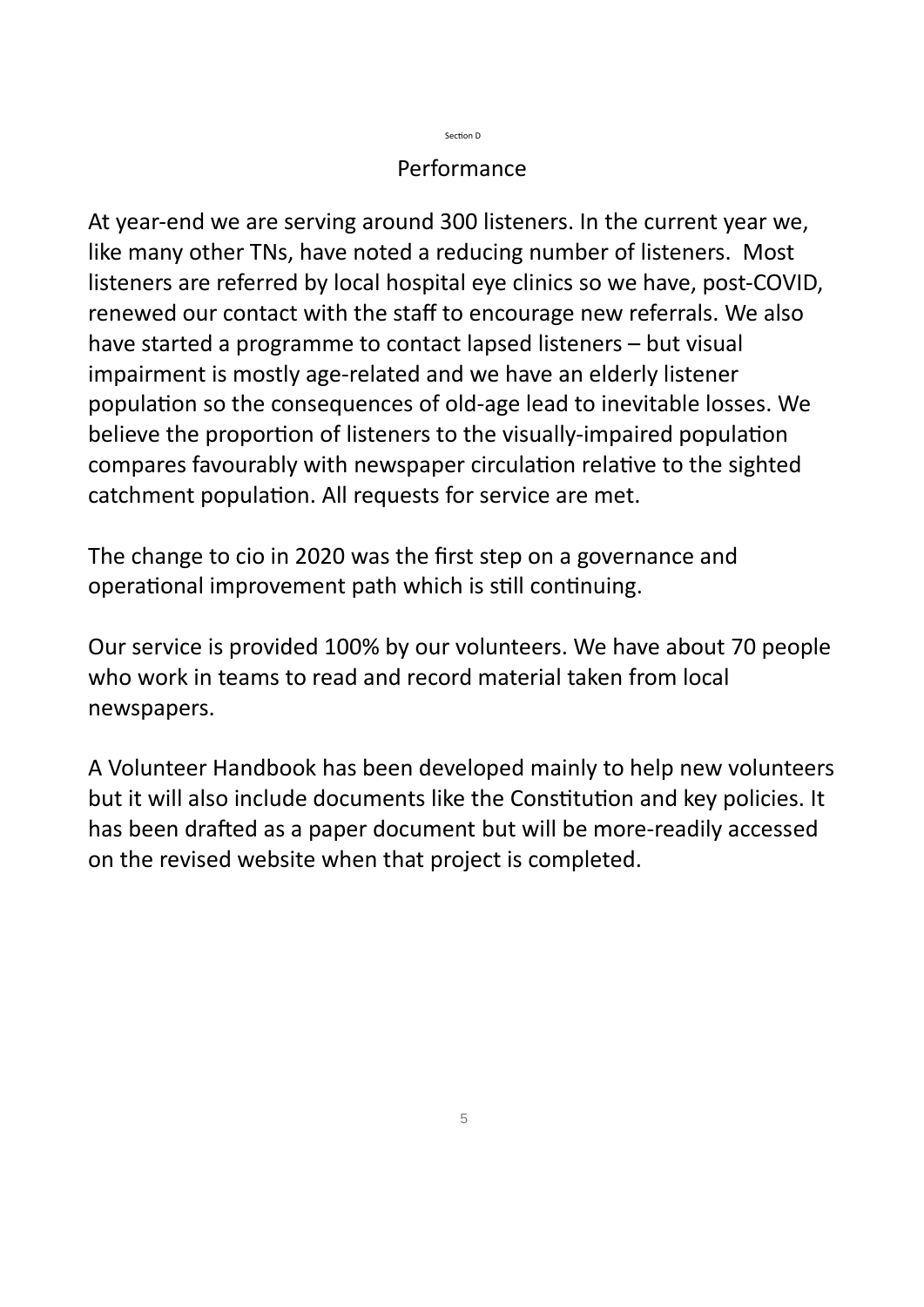Section E

## Finance

We engaged an Independent Examiner to work with us in completing the 2020-21 reports for submission to the Charities Commission. This clarified and simplified our overall approach and confirmed that a formal IE Report was not required (we had previously been advised it was needed). We have been able to adopt receipts and payments accounting procedures and have formally registered a merged relationship between BTNA and **BTNBVI** 

BTNBVI bank accounts were opened and BTNA accounts closed, something which we had not been able to do over lockdown. Ian Alexander was co-opted as treasurer in Dec 2021 and has been finalising a finance policy and related accounting arrangements.

A significant sum from BTNA transferred to BTNBVI when it was formed. A Reserves Policy has been established and will lead to the development of a strategic plan to guide investment in prioritised improvement activities. These are likely to include listener engagement, new online technology and governance.

At present regular income donations do not cover running costs, leaving a deficit that is offset from reserves.

Section F

-